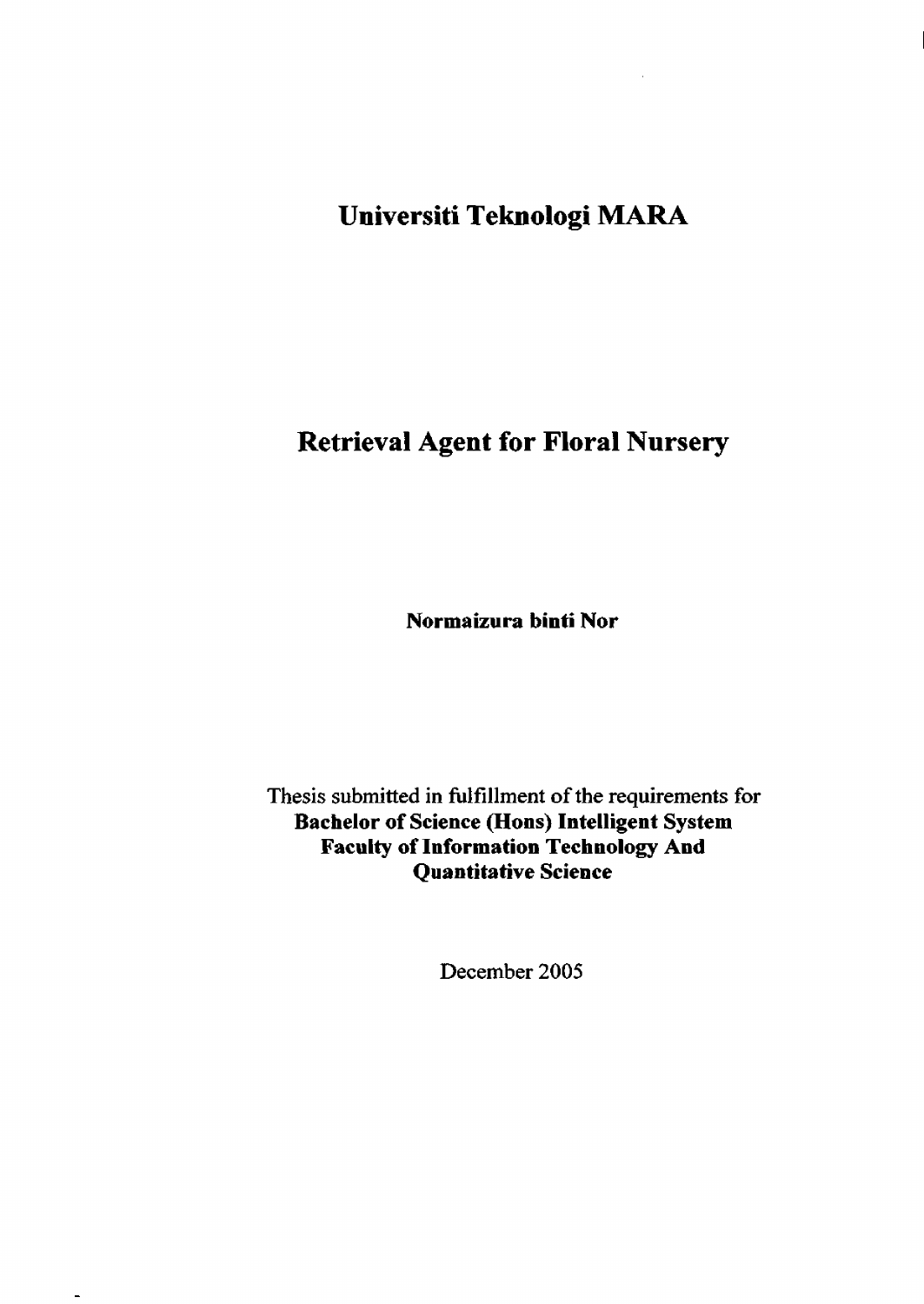## **DECLARATION**

I hereby declare that the work in this project is my own except for quotations and summaries which have been duly acknowledged.

22 NOVEMBER 2005 NORMAIZURA BINTI NOR 2002610762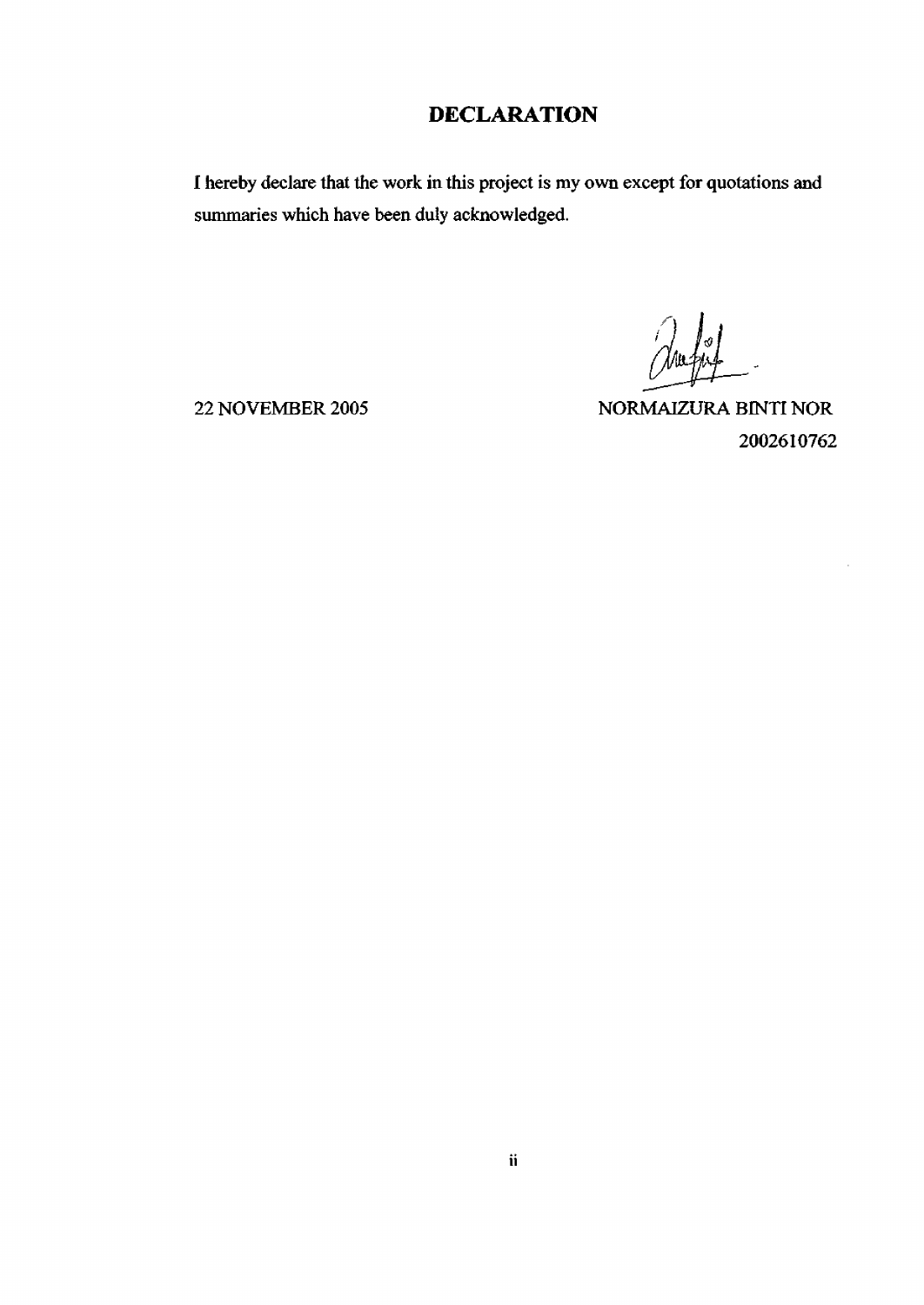#### **APPROVAL**

### RETRIEVAL AGENT FOR FLORAL NURSERY

**BY** 

# **NORMAIZURA BINTI NOR 2002610762**

This thesis was prepared under the direction of thesis advisor, Encik Mohamad Norzamani Bin Sahroni, Department of Intelligent system. It was submitted to the Faculty of Information Technology and Quantitative Sciences and was accepted in partial fulfillment of the requirements for the degree of Bachelor of Science.

Approved by:

Encik Mohamad Norzamani Bin Sahroni Thesis Supervisor

Date: 22 November 2005

 $\ddot{\phantom{0}}$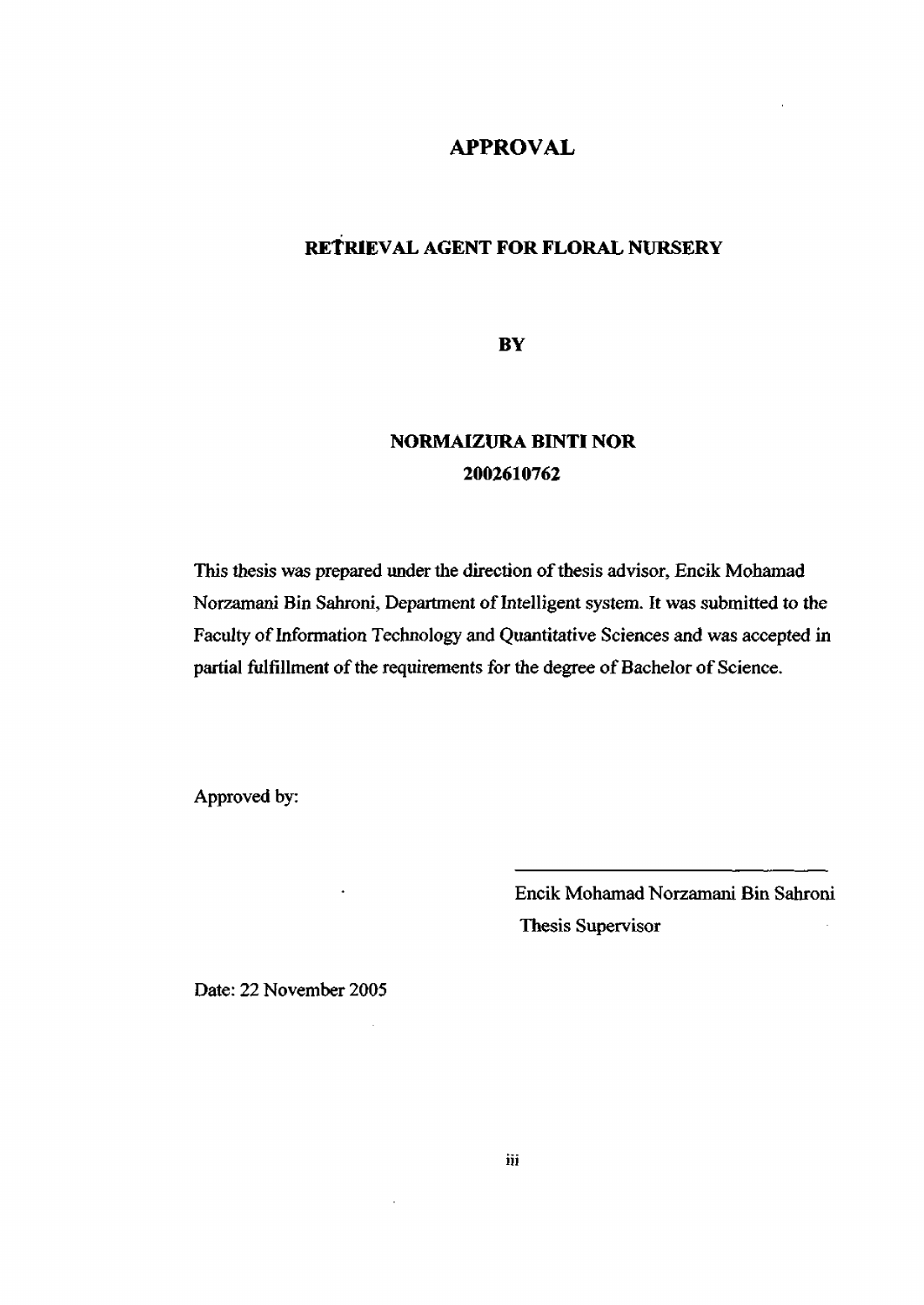#### ABSTRACTS

Information Retrieval agent has been developed in many types of applications such as Internet search engine and others. This project is all about implementing the Information Retrieval agent for floral nursery implementation. There are two problem occurs in this project. The problems are waste time and lack of information. The first objective in this project is to identify the criteria for the customers to buy the flowers. The second objective of this project is to suggest the nursery according to the criteria chosen by the customers. The suggestion is given according to the customer's requirement. The scope of this project based on the criteria. The criteria involved are the types of flowers sold in the nursery, the costs or price of the flowers and the location of the nursery according to the state and city. This project is designed to be robust and reliable. The methodology of this project is project definition, literature search and survey, data collection, project design and project constructing. The Information Retrieval agent will produce the suggestion according to *the* criteria chosen by the customers. The enhanced of this Information Retrieval agent will present better results and fulfill all customers' requirement. This project help in reducing the waste time and get the information needed on that time. The weaknesses of this project are the function in this project can be added to improve the ability and the types of flowers to limited.